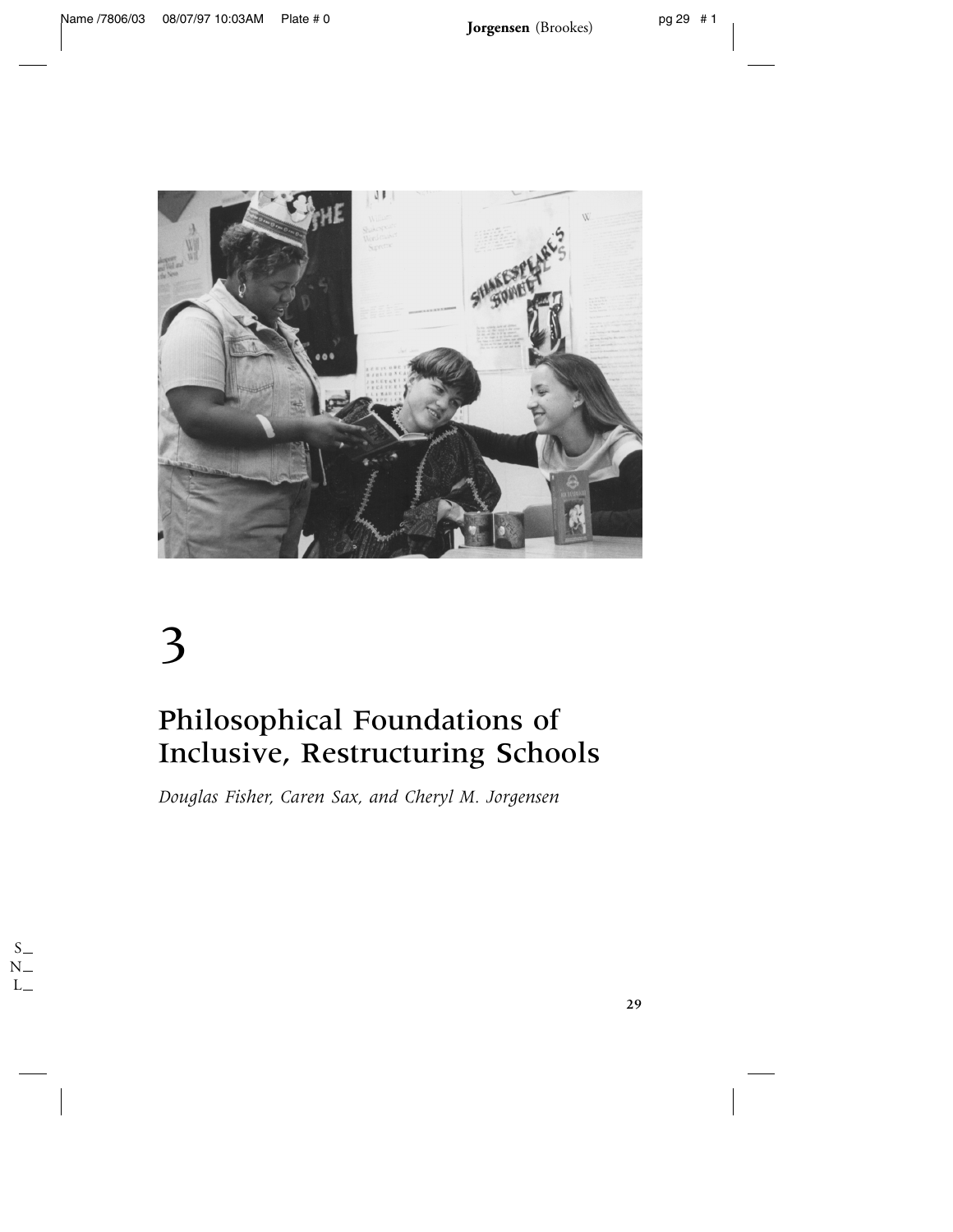S  $N_{-}$ L. 30 Fisher, Sax, and Jorgensen

In the United States, the educational system is expected to contribute to the preparation of children for the demands of adult life. This value is deeply embedded and is considered an inalienable right. In excerpts from her junior decathlon speech, LaSheieka Little, a student at Santana High School in California, provided this view of how her school extended this right to all students, including those identified with significant disabilities, within general education classes:

Every day it brings me great enjoyment when I walk through the halls of Santana High School and see many different types of teens. But the reason I smile is because students with disabilities are treated no differently than any other student. At Santana, students with disabilities have the opportunity to be included in and actively participate in general education classes with the rest of the student body.

What is inclusion? Inclusion is when students with disabilities become part of our learning environment. They become involved in classwork, although sometimes their assignments are modified to [accommodate] their needs but [remain] focused on what the class is learning. It is when students with disabilities become members of the school.

In one of my classes, I met Jesse, who uses a wheelchair and is unable to communicate with words. I knew that she was learning because she began to smile and raise her head when you said something or did something that she liked. If Jesse had been confined to one room, she would not have been exposed to many different people and would have never raised her head. That was her way of responding.

The truth is that students with disabilities have been excluded for so long [that] we did not know what to expect. Because of inclusive education, we have learned that students with disabilities have the same rights and feelings [as other students]. We have also learned to get to know one another and therefore build better understandings and friendships.

People are often afraid of what's different. Inclusive education gave us a chance to realize that people are people and that no one should be excluded because of a disability. I know it will bring better friendships and good will because I now have friends I would have never had.

We as a people need to come together, no matter how different we are from one another. You as a parent would not want your son or daughter to miss out on his or her life because of a disability. At our school, students with disabilities have the chance to be involved in club activities, the yearbook, and sports. With inclusive education, we learn and grow as a people. The point I'm trying to make is that inclusion works! Not only for students with disabilities, but for us as a people.

As communities become increasingly diverse and society becomes more complex, schools must respond with innovative strategies and comprehensive initiatives, not only to prepare students to be economically productive but also to instill in them the respect for diversity that LaSheieka expressed.

This chapter was supported in part by Grants H023R20018 and H086V40007 from the U.S. Department of Education, Office of Special Education and Rehabilitative Services.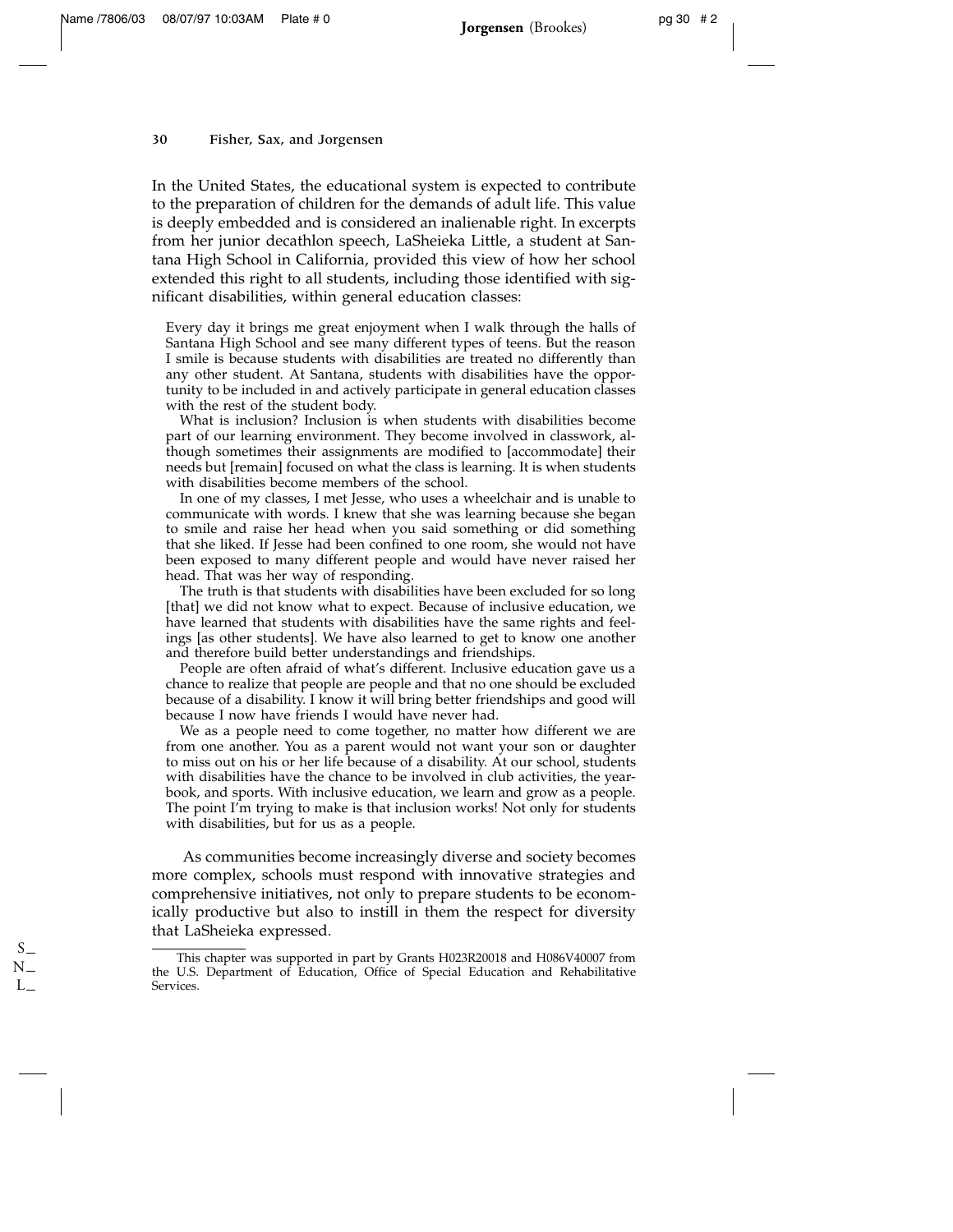Although the essential components of an inclusive school have been documented for 10 years and there is a growing body of scholarly work that addresses school reform, few descriptions exist of schools that are attempting to address *both* of these initiatives simultaneously and in a coordinated way (Benjamin, 1989; Fullan & Steigelbauer, 1991; Glasser, 1990; Goodlad, 1984; Lipsky & Gartner, 1989; National Commission on Excellence in Education, 1983; Patterson, Purkey, & Parker, 1986; Sizer, 1992; Stainback, Stainback, & Forest, 1989; Villa, Thousand, Stainback, & Stainback, 1992). Furthermore, identifying successful practices that are applicable across geographic areas and socioeconomic differences is particularly difficult.

Since 1992, we have been working in high schools that are responding to the dual challenge of equity and excellence. These schools, representing urban and rural communities from several different states, have made the inclusion of students with disabilities a priority within their broader school restructuring efforts. After reading one another's work and attending each other's conference presentations, we were anxious to compare notes. As we shared our successes and frustrations, we noticed the similarities in our experiences. Realizing that our common experiences might help others engaged in similar work, we recorded our observations, focusing initially on just two school sites. One of the schools was in a rural, middle-class, Caucasian community in a small state. The other was in an urban, ethnically diverse community in a large state. Although our stories came from schools in opposite corners of the United States, common themes began to emerge. To ensure that the themes represented more than coincidence between two schools, we tested our ideas by talking with other colleagues. Based on these conversations and more fine-tuning of our original ideas, we agreed on eight principles and practices that are characteristic of inclusive, restructuring schools. These principles and practices are as follows:

- 1. Decisions about inclusive education and school reform must originate in administrative vision that is unwavering in the face of uncertainty and the difficulties of putting principles into practice.
- 2. Inclusion of students with disabilities must be solidly based within general education reform efforts.
- 3. Support for teachers and administrators during the change process must be provided through internal structures and through association with an outside ''critical friend.''
- 4. Social justice issues, including disability, must be infused throughout the curriculum.
- 5. Creative use of time through implementation of innovative school schedules is essential.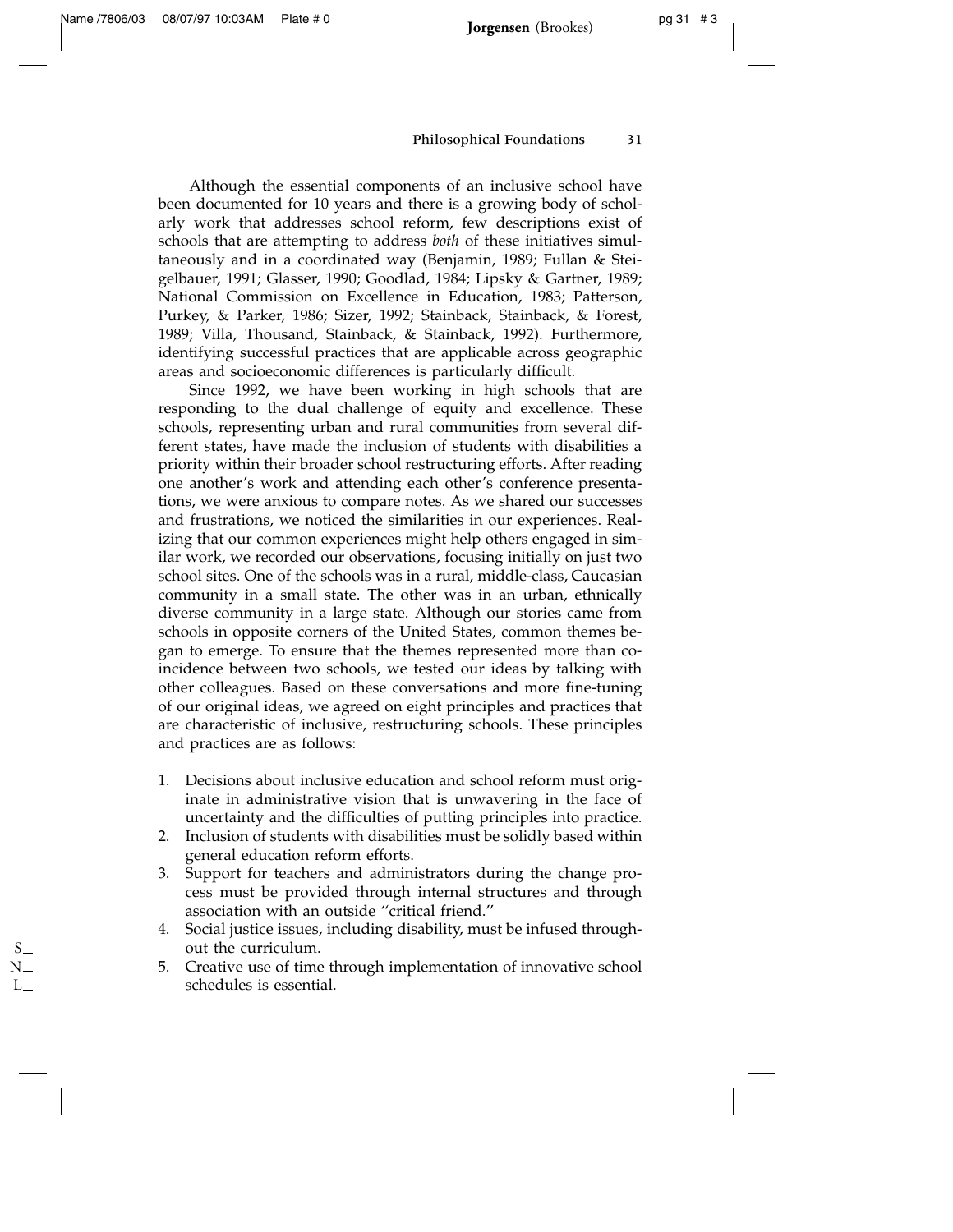- 6. General and special education teachers with new job descriptions that reflect shared responsibility for all students must collaborate to design the curriculum, teach, and evaluate students.
- 7. Tracking has been eliminated, and most classes are heterogeneously grouped.
- 8. The curriculum must be thematic, performance-oriented, constructivist, and based on high achievement standards for every student.

This chapter elaborates on the first four principles that represent the underpinnings of a school's climate and its guiding philosophy. Chapter 4 describes the rationale for and interrelationships among innovative scheduling, changing teachers' roles, and heterogeneous grouping. Chapter 5 presents the elements of an inclusive curriculum design model that is thematic, performance oriented, and based on high standards. Finally, Chapter 6 showcases examples of units and lessons that were designed for inclusive high school classes.

# **Caitlyn's Story**

In the spring of 1992, the father of a 14-year-old girl who has severe disabilities contacted a consultant from the Institute on Disability at the University of New Hampshire (UNH) to obtain assistance in moving his daughter from a segregated, regional educational program back to her home high school. Because inclusion of students with severe disabilities is practically nonexistent in their state, this family had to rely on a consultant who lived more than 3 hours from their community to help plan their daughter's educational program.

Although the school staff were initially very reluctant to consider the family's wishes, they agreed to ''give it a try'' as long as Institute staff were available to provide training and technical assistance. Institute staff and high school personnel worked collaboratively to plan for Caitlyn's return, and, in September 1992, she proudly became a ''regular'' ninth grader at her large suburban high school. Caitlyn's transition was an example of everything that we thought we knew about making inclusion work well. Substitute teachers were provided so that teachers could be involved in the design of her educational program right from the start. A group of her future ninth-grade classmates were included in the planning, not as peer buddies or as a circle of friends, but as experts on what the typical high school experience is like from the perspective of students and to help brainstorm the supports that Caitlyn would need. A teacher was identified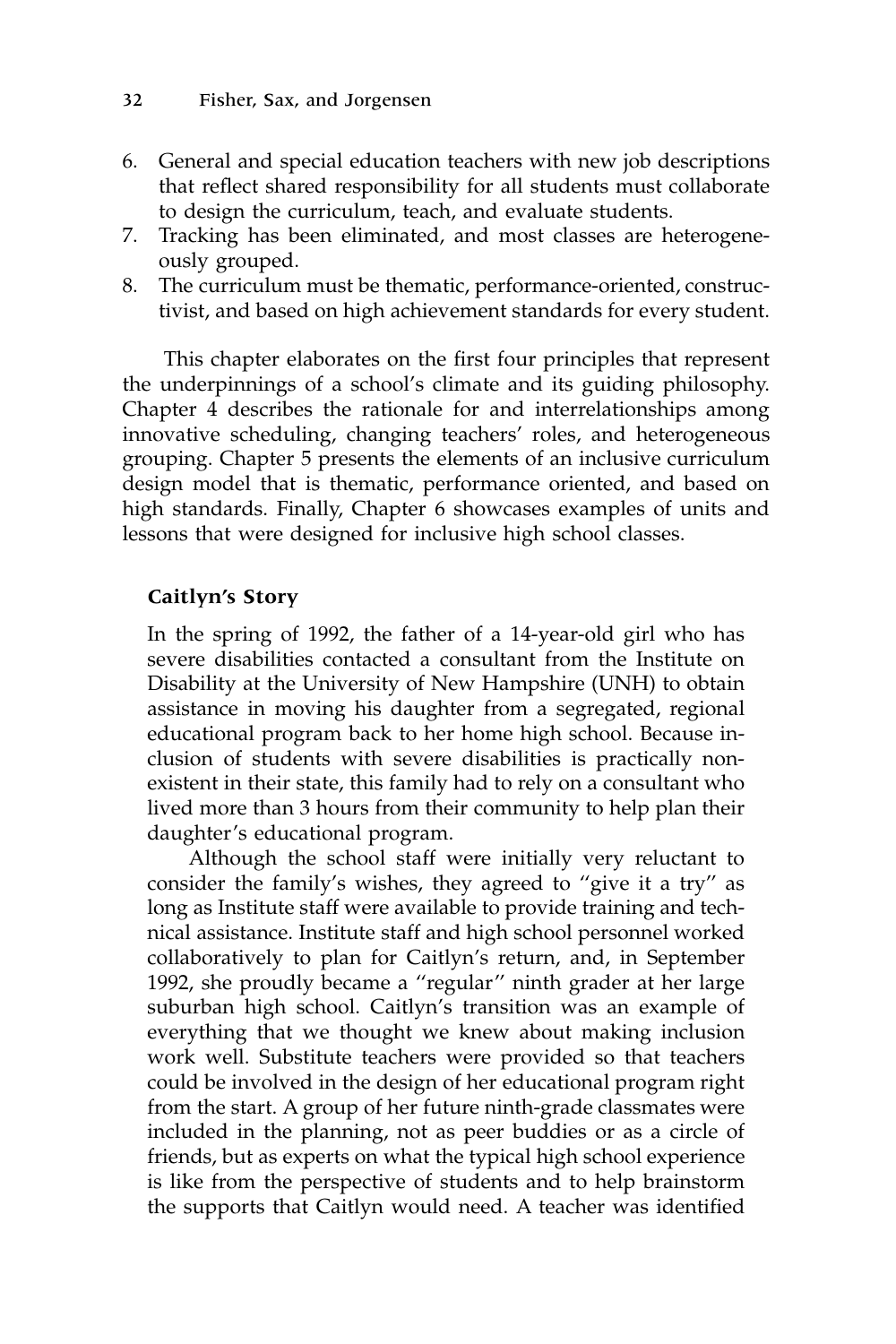**Jorgensen** (Brookes)

S N  $L_{-}$  to serve as the coordinator of Caitlyn's program, and she was both competent and personable. With support from the Institute staffperson, she worked hard during the spring and right before school opened to make sure that classroom teachers understood the rationale for Caitlyn's presence at the school and how they might include her as an active participant in their classes. Caitlyn tried out for cheerleading, and, although she did not make it, she did join the pep squad that performed sideline cheers at every game.

After a few months of school, the Institute consultant approached the principal and special education director about returning five other students with severe disabilities to the high school. A similar planning process was begun, and in the fall of 1993—just 1 year after Caitlyn came back—all students with severe disabilities who lived in that community were full-time members of general education classes in their home high school. Interviews with teachers and students in the school indicated that though some teachers had serious doubts about the wisdom of what was happening, the teachers and students who were directly involved were generally pleased. By midyear, the Institute consultant was no longer a regular visitor to the school and assumed that all was well.

Late in the school year, a number of changes occurred at the school. The special education director and the superintendent submitted their resignations. A new special education director was hired who had no experience with inclusive education, and he began discussions with staff about establishing a selfcontained classroom for Caitlyn and the five other students with severe disabilities. In a panic, parents of the students began calling the Institute consultant, and, despite her efforts to advocate for the students' continued inclusion, all six students were slated to go into the self-contained program in the fall of 1994. A local taxpayer's association worked hard for their favorite school board candidates, whose main platform issues were a back-tobasics curriculum and reduction in the special education budget by eliminating a number of teacher's aide positions. Because of these changes, the high school's inclusion facilitator also resigned in the spring of 1995. The six students, who should have graduated with their classmates in 1996, were still attending the school-based, self-contained program when this book went to press, and the school's out-of-district budget had actually risen since 1994 because more students had been placed in regional and residential programs.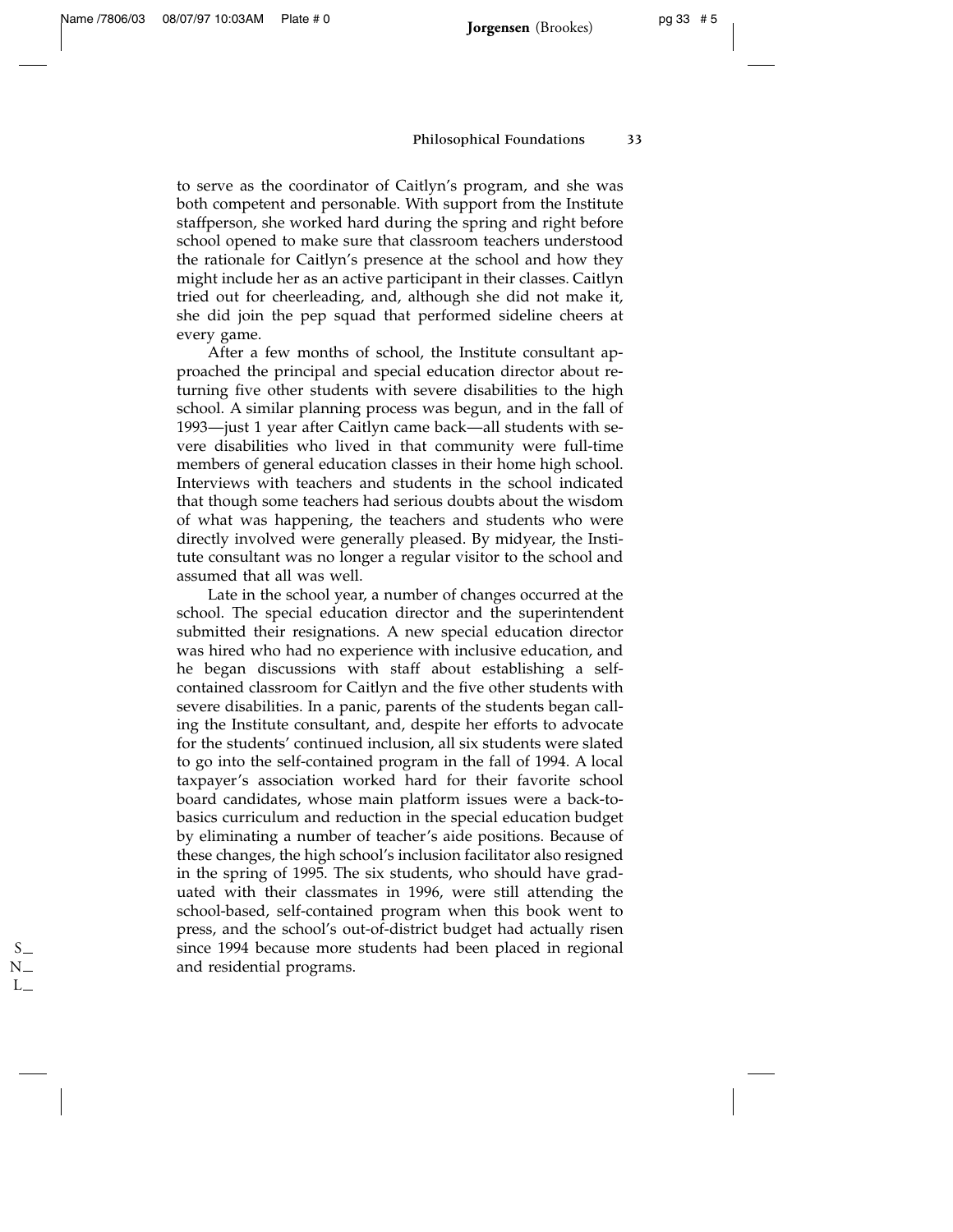The newly hired superintendent promised the school board and community that raising students' performance on the statewide assessment test was his primary goal, and, for the time being, the inclusion of students with disabilities was not on the agenda.

Although this story is a worst-case scenario, the experience of many students who have disabilities and their parents is that inclusive education is dependent on the commitment and activism of a few individuals within a school, making these students vulnerable to changes in local and state politics and policies. Year after year, parents report that they have to start all over again, convincing each new crop of teachers that their child has a right to be included, educating yet another cadre of team members about their child's personality and learning needs, and feeling like several months of every school year are lost to start-up time. *It has become clear that unless inclusion of students with disabilities is firmly embedded within a school's mission and philosophy, and unless inclusive practices are viewed as fitting in with teaching practices that are effective for a large percentage of the student body, it will inevitably fall by the wayside along with other innovations that had shortterm appeal but did not affect the hearts of teachers, administrators, and the community*. This chapter provides examples of four essential principles or practices that promote inclusion within broader efforts to improve education for all students.

# **DECISIONS ABOUT INCLUSIVE EDUCATION AND SCHOOL REFORM MUST ORIGINATE IN ADMINISTRATIVE VISION THAT IS UNWAVERING IN THE FACE OF UNCERTAINTY AND THE DIFFICULTIES OF PUTTING PRINCIPLES INTO PRACTICE**

Perhaps the single most important element related to the long-term success of both school reform and inclusive education is administrative vision and commitment. At Souhegan High School in Amherst, New Hampshire, that vision guides daily action as well as long-range planning. (A thumbnail sketch of Souhegan follows, and the Amherst and Souhegan School Districts Mission Statement and Philosophy is presented in Figure 1.)

# **A Thumbnail Sketch of Souhegan High School**

S  $N_{-}$  $L_{-}$  Souhegan High School in Amherst, New Hampshire, is a member of the Coalition of Essential Schools. Opened in 1992, it is located in a quaint New England village 1 hour north of Boston and is a racially homogeneous Caucasian school. There are ap-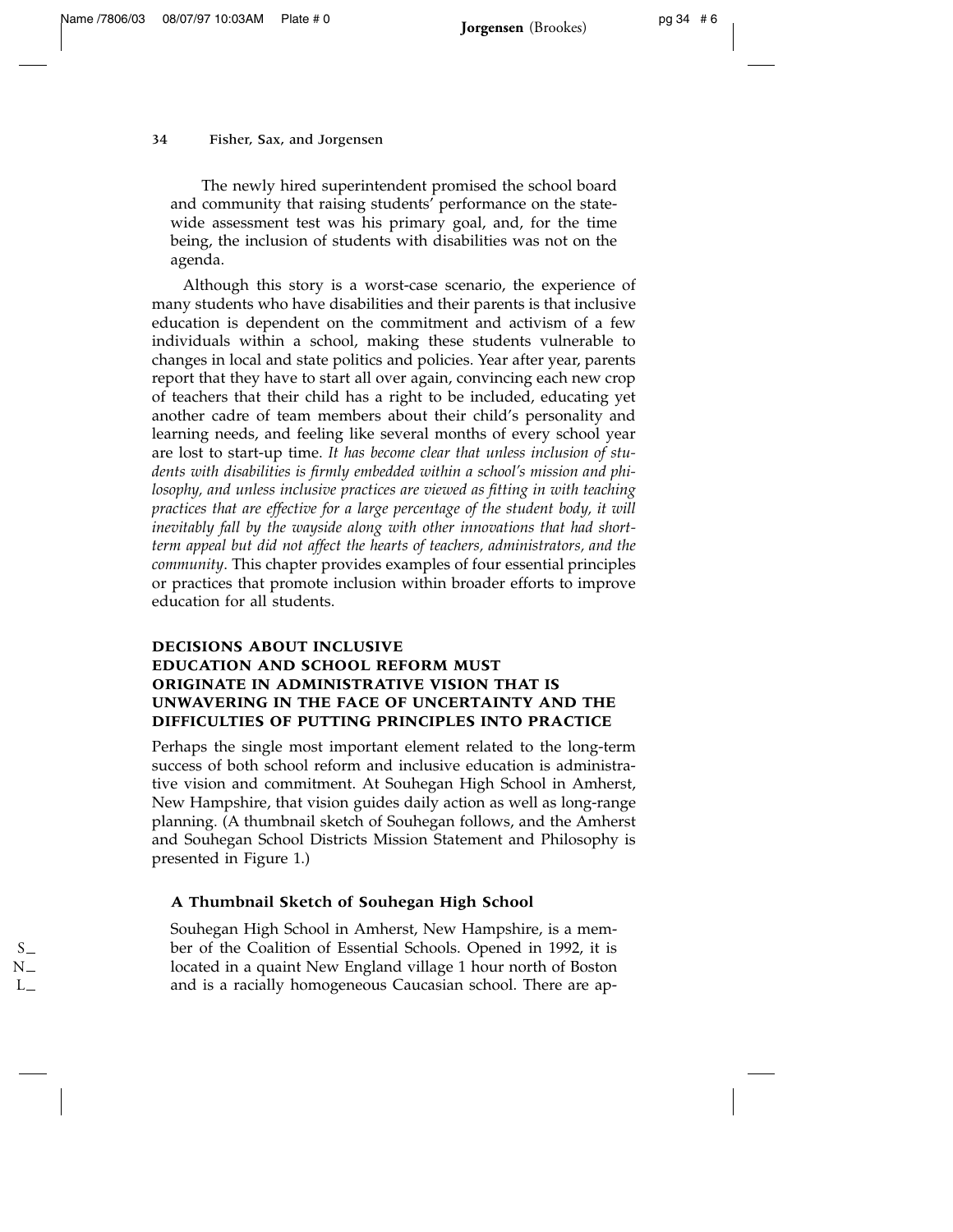S N L.

#### **Amherst and Souhegan School Districts Mission Statement and Philosophy**

The Amherst and Souhegan school districts aspire to be a community of learners born of respect, trust, and courage. We consciously commit ourselves:

- To support and engage an individual's unique gifts, passions, and intentions
- To develop and empower the mind, body, and heart
- To challenge and expand the comfortable limits of thought, tolerance, and performance
- To inspire and honor the active stewardship of family, nation, and globe

To this end, the Amherst and Souhegan school districts have determined that the skills and resources of special education will be accessible by all staff and students and available to assist any student with exceptional needs. To the maximum extent possible, all of our students are educated within the regular class. Special education support takes many forms: direct instruction to students, consultation to classroom teachers, direct instruction within the classroom to small groups or whole class, diagnostic teaching (or placement), assessment of learning and teaching styles. Although the majority of our special needs students meeting [identification] criteria are [identified] in these districts, it is not necessary to [be identified] to receive services. It is increasingly clear that special education services delivered in isolation are not effective. We strive to be an inclusive system: inclusive of all students and all teachers. In this way, we will develop students who are independent learners, who understand their educational needs, and who can advocate for themselves within the academic environment. Our goal is to become a community of learners in the truest sense of those words.

Figure 1. Amherst and Souhegan School Districts Mission Statement and Philosophy. (Reprinted by permission from Souhegan High School.)

proximately 800 students in Grades 9–12, and 17% are identified as having educational disabilities. Although there are a few students placed in out-of-district programs, almost all students who ought to attend Souhegan do. There are no separate programs or classrooms for students with disabilities. Except for sequential courses in mathematics and modern languages and the usual advanced placement classes, all others are heterogeneously grouped. At Grades 9 and 10, students and teachers are organized by teams governed by a flexible block schedule. Special education teachers are full-time members of the ninth- and tenthgrade teaching teams.

At Grades 11 and 12, the school day is more traditionally organized, although there is a double-period humanities block team-taught by English and social studies teachers. One special education teacher supports students and teachers at eleventh grade, and another works with twelfth-grade students and teachers.

Although Souhegan opened its doors as an untracked, heterogeneous, inclusive school in 1992, there have been many challenges to this philosophy from a few teachers at the school, from some students,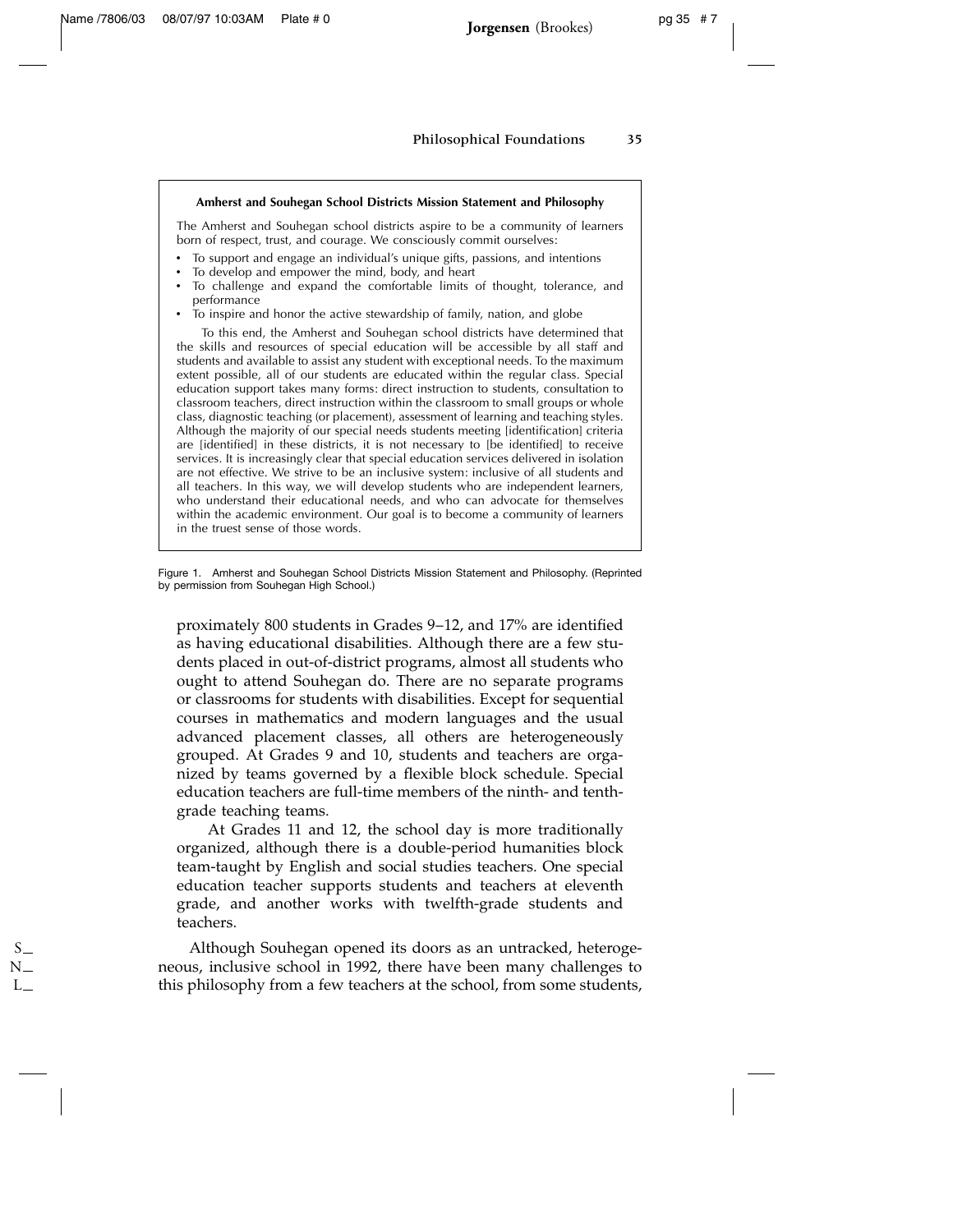S  $N_{-}$  $L_{-}$  36 Fisher, Sax, and Jorgensen

and from community members. The school administration's response to these challenges illustrates the importance of vision in influencing practice.

During the 1993–1994 school year, a group of parents of students who would have been in honors classes in a traditional high school lobbied to place a referendum on the annual town meeting ballot that would have required Souhegan to establish ability-grouped academic tracks. (In most smaller New Hampshire communities, the annual town meeting is the forum through which every citizen can participate in passing the community and school operating budgets. Important policy issues are often decided through special articles or referenda.) These parents argued that high-achieving students were being held back by heterogeneous classes. Vigorous debates ensued at school board meetings leading up to the annual town meeting. Parents presented research that they believed substantiated their views. Souhegan's administrative team and many faculty also presented their views about the pedagogical soundness of heterogeneous grouping and the harmful effects of tracking. A few students argued on behalf of ability grouping, but the majority spoke about how they believed that their motivation, self-esteem, and academic achievement had improved as a result of their inclusion in heterogeneous classes. After a final, heated, open debate attended by a record number of the town's citizens, the referendum vote was taken. When the ballots were counted, 83% were in favor of maintaining the current system, a strong affirmation of Souhegan's administrative commitment and the teachers' instructional practices.

Although the number of parents arguing against heterogeneous classes grows smaller each year, Souhegan administrators continue to gather standardized achievement test data. Souhegan High School has the highest rate of participation in the SAT program, and their students rank second among all high schools in the state on both the SAT and the New Hampshire Statewide Assessment Test. In addition, SAT scores have remained stable throughout all 4 years of Souhegan's operation. Principal Bob Mackin commented on his role in advocating for inclusion:

The principal is really a role model. I have to be solidly behind inclusion and keep people coming back to the table to figure out solutions even when the going gets tough. This year some of the math teachers came to me and wanted to remove a group of kids from our math program because they were having difficulty passing Math I. I asked them, ''If we pull these kids out, will they acquire the skills to move on to Math II?'' The teachers admitted that they probably wouldn't. While I understand that there will be some variability in the skills that our kids leave Souhegan with, I'm not willing to establish a totally different set of standards for students with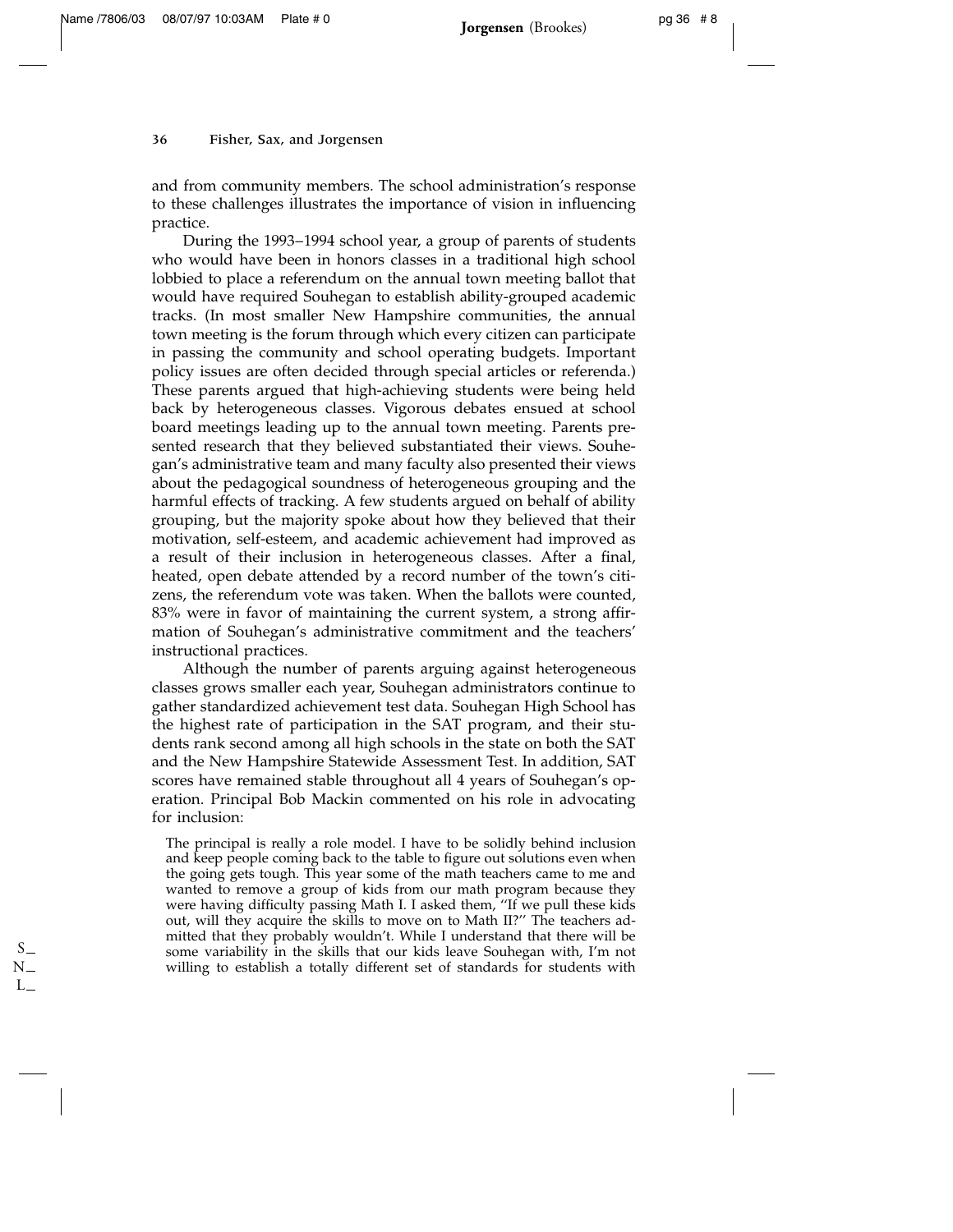**Jorgensen** (Brookes)

disabilities. I think that we need to hold them to high standards and through the curriculum and the support we provide, push them to reach those standards.

Kathryn L. Skoglund has been the director of special instructional services in the Amherst School District since 1985 and was instrumental in the development of Souhegan's inclusive philosophy. Her comments reflect a view from the trenches about what it takes to keep inclusive education at the forefront of the school restructuring conversation.

It may seem easy to talk about what is necessary for effective inclusive education, particularly at a school like Souhegan High School, where we started from scratch and hired staff with the Souhegan High School Mission Statement engraved in our minds. However, there still exist hurdles for inclusive education, even here. It is difficult to maintain the inclusive momentum unless the focus is constant and overt. At Souhegan, faculty and staff have a lot on their plates, a kind of educational smorgasbord. It is easy for inclusion to become lost in the midst of all other activity unless the administration maintains it as a primary agenda item.

Without constant support and an atmosphere of trust, it is easy for teachers to return to what is known and familiar. It is imperative that those of us who are involved in successful inclusionary practices take the time to gather data, particularly from a longitudinal perspective, that show where the successes are and why they are occurring. We must report our findings in ways that are clear to our teachers, our community, and our school board members.

We must talk and talk and talk—about kids, about curricula, about schedules, about pedagogy, about shortcomings, about strengths, about planning, about problem solving, about miscommunications, and about disagreements.

# **INCLUSION OF STUDENTS WITH DISABILITIES MUST BE SOLIDLY BASED WITHIN GENERAL EDUCATION REFORM EFFORTS**

Performance-based standards, portfolio assessments, senior exhibitions, student-centered learning, multiculturalism, service learning, and school-to-work programs—there is certainly no shortage of general education reform initiatives! The challenge for schools is to adopt those new practices that support the core values and long-range plans that reflect community needs and effective practices. Unfortunately, students with disabilities have not been included as an integral part of most school reform efforts. If they are included at all, it is often as an afterthought or in response to advocacy from special educators or parents.

How does a high school address the needs of a diverse student population while implementing an innovative reform effort? At San-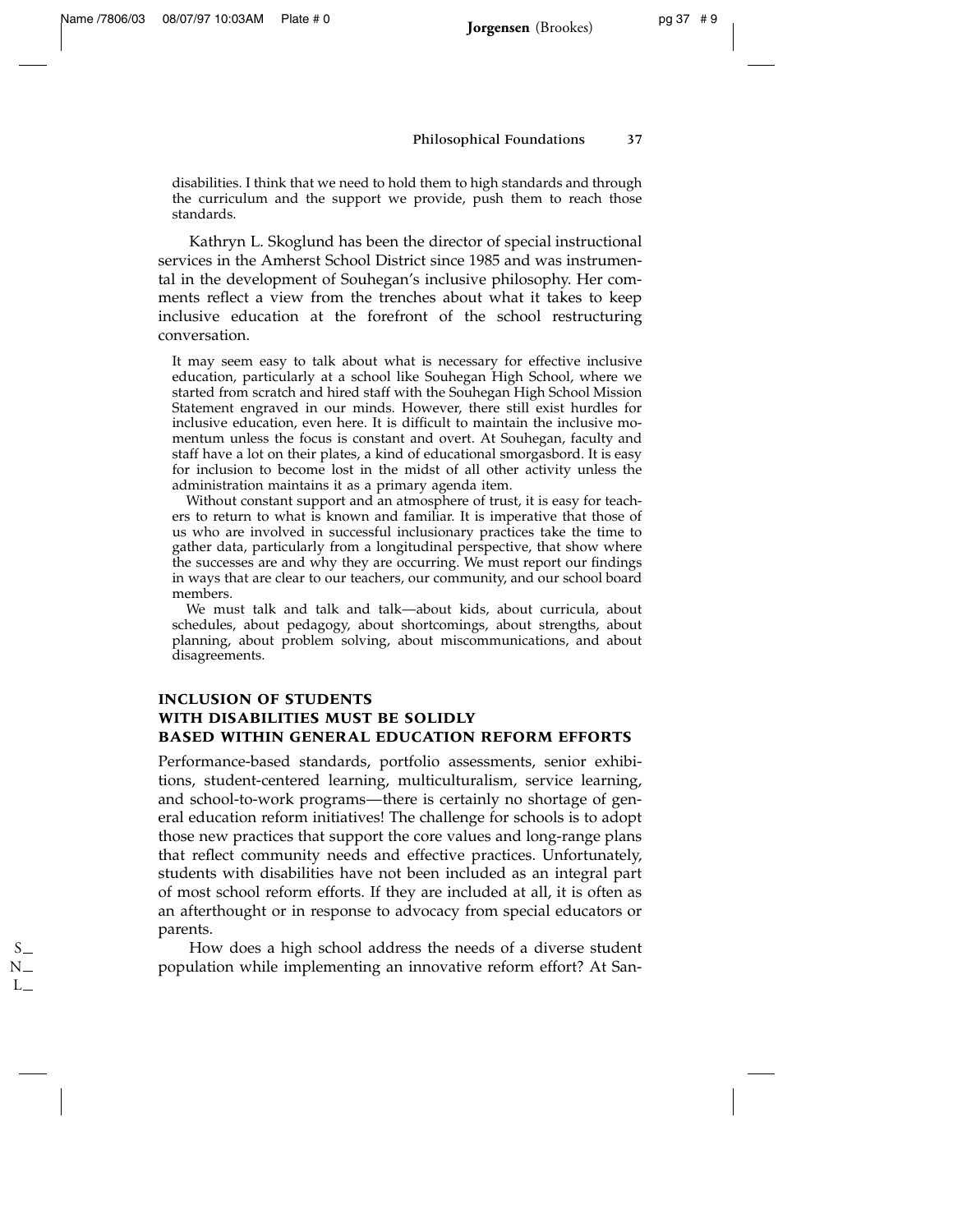tana High School, just east of San Diego, the community responded to this challenge by establishing a number of expected schoolwide learning results or standards (Table 1) to address historically high dropout rates, segregated special education classes, low academic achievement, and graduates underprepared for their careers. (A thumbnail sketch of Santana High School follows.) The performance measures that align with the standards are interpreted in such a way that all students can achieve them, albeit with different kinds and levels of support.

The implementation of these new standards required a number of adjustments to the traditional operation of the school, including changes in the curriculum, instructional methods, perceived ability tracking, departmental structures, and the bell schedule. The staff discovered that changing any one of these elements affected all of the others. For example, as teachers changed how they delivered their curriculum, the traditional 54-minute period schedule was adjusted. The composition of teaching teams changed from a departmental focus to one that was interdisciplinary and theme based. Given the history of inclusive education at this school, special educators were expected to be part of the planning and implementation teams from the

#### Table 1. Santana High School expected schoolwide learning results

#### Students will become . . .

EFFECTIVE COMMUNICATORS WHO . . .

- Read, write, speak, and listen reflectively and critically for a variety of purposes and audiences
- Can perform in both collaborative and individual environments
- Are exposed to strategies for resolving conflicts

SELF-DIRECTED LEARNERS WHO . . .

- Gather and utilize information and demonstrate strategies to solve problems
- Coordinate time management and organizational skills
- Create intellectual, artistic, practical, and physical products
- EFFECTIVE USERS OF TECHNOLOGY WHO . . .
- Access, research, and organize information for personal, educational, and career purposes

INVOLVED CITIZENS WHO . . .

S  $N_{-}$  $L_{-}$ 

- Examine and respond to social, health, and environmental issues
- Can identify the positive aspects of diversity

KNOWLEDGEABLE, EFFECTIVE CANDIDATES FOR THE WORLD OF WORK WHO . . .

- Recognize the relationship between school and the workplace
- Set short- and long-term goals and work progressively toward their achievement
- Possess the requisite skills for the examination of a variety of career options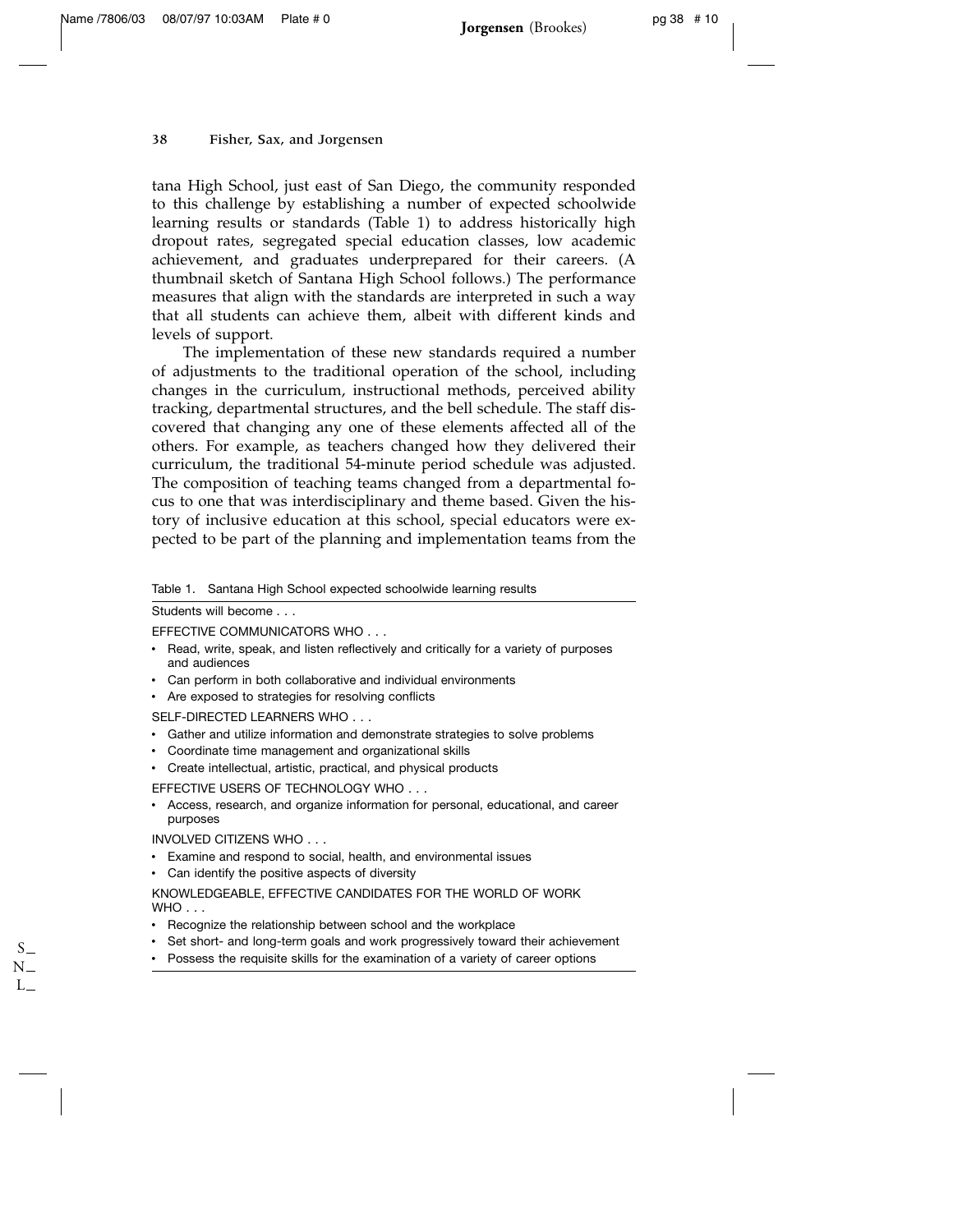**Jorgensen** (Brookes)

start. This ensured that students with disabilities were explicitly part of this school's reform agenda. One of the most controversial educational debates at Santana and elsewhere centers on tracking or grouping of students by their perceived ability (Oakes, 1985; Wheelock, 1992). A group of Santana science teachers who had positive experiences with heterogeneous classrooms that included students with disabilities decided to detrack their courses. The decision to detrack sciences led to the adoption of a new approach to science education. The discrete sciences of biology, chemistry, physics, and geology were coordinated into a 2-year thematic sequence. Thus, all ninth-grade students, regardless of their perceived ability, enrolled in ''Science and Me,'' which included aspects of each of the discrete sciences as they relate to the individual.

# **A Thumbnail Sketch of Santana High School**

Santana High School is located about 20 miles east of San Diego in southern California. Current enrollment is more than 1,800 students, representing the cultural and linguistic diversity of the community. Santana is a member of the Second to None school alliance, a high school reform initiative in California. Prior to 1992, the school had 28 students identified as having significant disabilities who received their instruction in special day classes and community-based environments. Presently, all students with significant disabilities attend general education classes for the entire school day. A block schedule whereby students attend three 90-minute classes daily for a 9-week quarter was instituted in 1994, and, as a result, teachers have initiated thematic instruction and cooperative learning strategies. This alternative schoolwide schedule provides a common planning period for teachers at the end of each school day. Over time, as the curriculum has become more integrated, related services, including speech and physical therapy, have been incorporated into daily schedules. Santana was recognized for its accomplishments by *Exceptional Parent* magazine with an education award in 1996.

# **SUPPORT FOR TEACHERS AND ADMINISTRATORS DURING THE CHANGE PROCESS MUST BE PROVIDED THROUGH INTERNAL STRUCTURES AND THROUGH ASSOCIATION WITH AN OUTSIDE ''CRITICAL FRIEND''**

Common to every single school that has sustained a major change in educational philosophy and practice is their commitment to support

S  $N_{-}$  $L_{-}$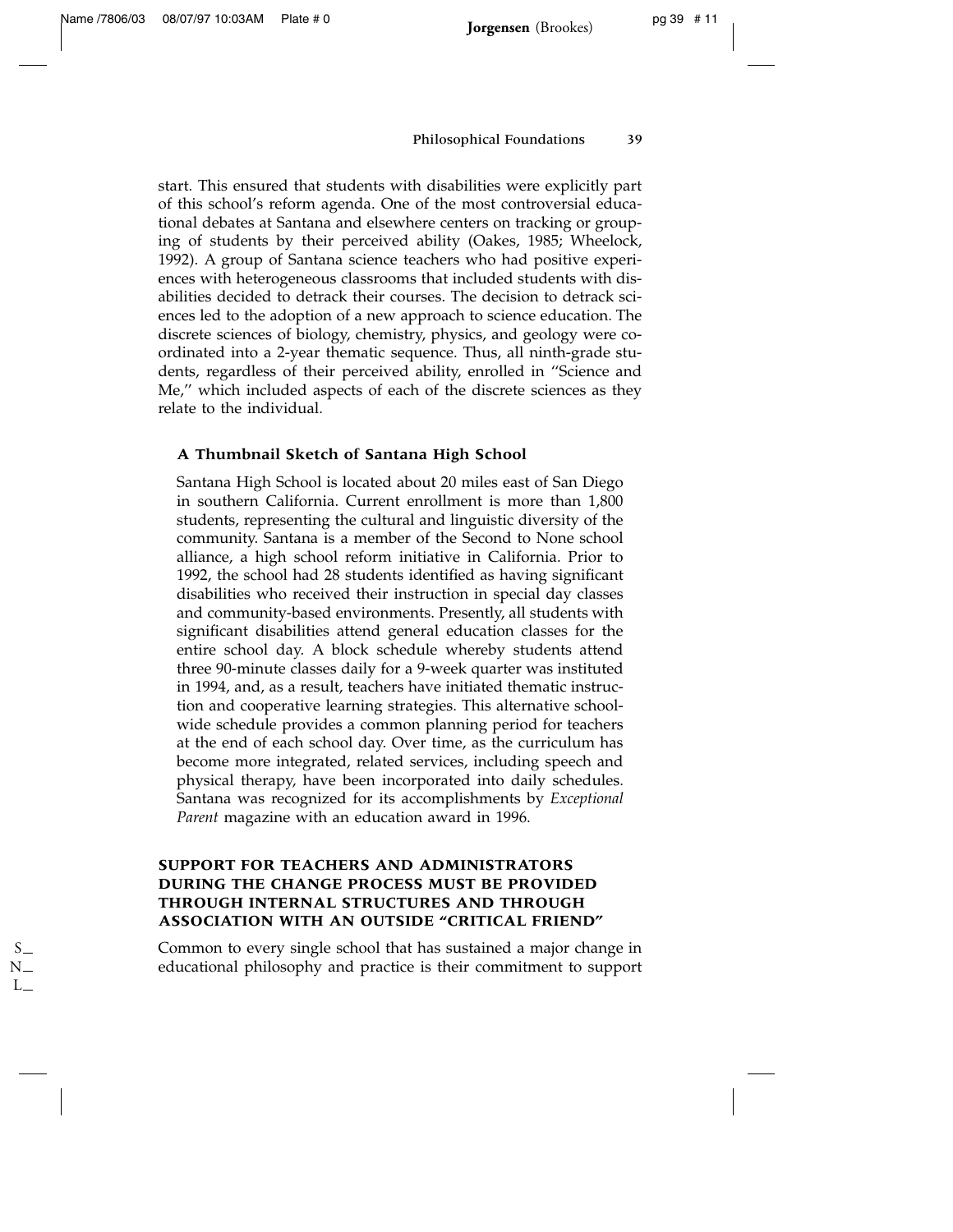teachers during the change process and their association with one or more outside-the-school ''critical friends'' (Olson, 1994). At Souhegan High School, that support has been provided through a number of different strategies and forums, including the following:

- 1. Traditional staff development and in-service training
- 2. Association with the UNH Restructuring and Inclusion Project
- 3. Membership in the Coalition of Essential Schools and the Annenberg Institute for School Reform
- 4. Provision of time and support for teachers to engage in reflective inquiry about their curriculum and their teaching practice

Two of these elements, reflective inquiry and association with a critical friend, have been particularly useful in ensuring the effective implementation of Souhegan's commitment to inclusion and heterogeneous grouping.

# **Curriculum Tuning, a Reflective Inquiry Process, Evaluates Curriculum Design**

Curriculum tuning provides teachers with a structure for getting constructive feedback on curriculum as it is in the process of being designed and on the effectiveness of teaching by evaluation of students' end-of-unit exhibitions or demonstrations (Allen, 1995). The basic structure of tuning is relatively simple and consists of the following format. A teacher or teaching team asks a group of colleagues for feedback on a curriculum idea or on end-of-unit student work. He or she (or they) is the ''tunee'' and two to four colleagues invited by the tunee are the ''tuners.'' Prior to the tuning meeting, the tunee disseminates a one-page description of the unit or the student work that will be tuned. The tuners are responsible for familiarizing themselves with this material prior to the tuning session. A facilitator not participating as a tuner keeps the group focused and structured according to the protocol, and someone not participating directly in the tuning functions as a debriefer at the conclusion of the session. At the appointed time for the tuning, all of the participants gather in a classroom or conference room and promise to devote a minimum of 40 minutes to the discussion. The tuning protocol is presented in Table 2.

The notes from an actual tuning session illustrate how the process works with real teachers and a real curriculum. Souhegan ninth-grade science teacher Chris Balch had an idea for teaching students about the environmental impact of careless disposal of toxic products com-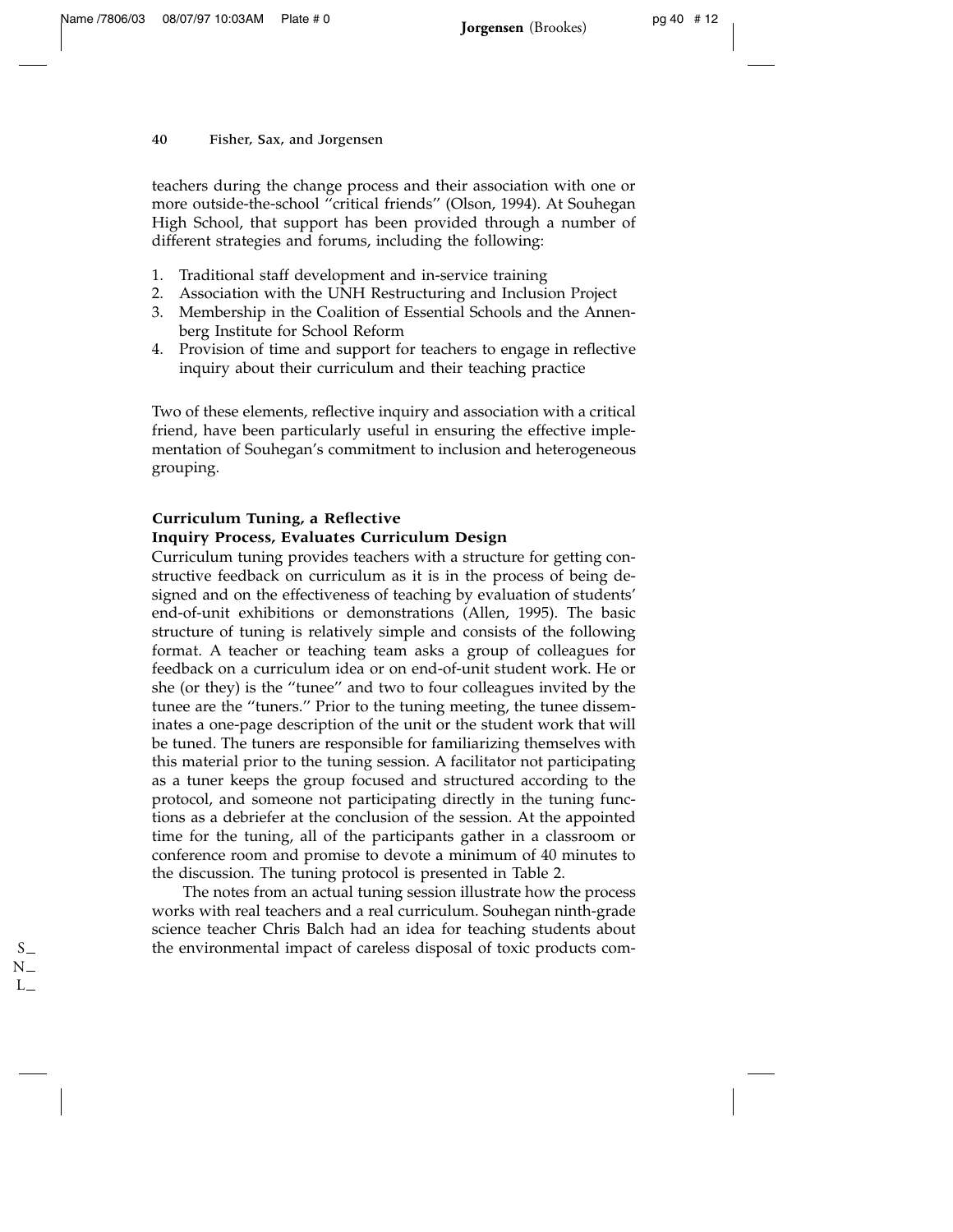Table 2. Tuning protocol

- 1. *Introduction by the facilitator* (10 minutes): The facilitator explains the protocol, and participants introduce themselves.
- 2. *Tunee presentation* (5–10 minutes): The teacher asking for feedback presents a brief description of the unit or examples of student work. He or she may bring books, articles, equipment, or other learning resources if they will enhance the tuners' understanding of the lesson. During this presentation, the tuners take notes as necessary.
- 3. *Clarifying questions* (5 minutes): The tuners then have the opportunity to ask one to three concise clarifying questions to enable them to get a clear understanding of the unit or student work being presented. These questions should not be thinly disguised feedback or judgments and should need only a brief answer by the tunee.
- 4. *Tuners record warm and cool comments* (5–10 minutes): The tuners then record warm (i.e., complimentary) and cool (i.e., questioning or challenging) comments or questions. The tunee can express a preference for the cool comments to be phrased as questions or as direct statements and recommendations.
- 5. *Tuners share cool and warm comments with tunee* (10 minutes): There are two choices for how the tuners' comments can be communicated with the tunee. The first choice is for the tuners to share their warm and cool comments directly with the tunee in a round-robin fashion. The second format allows the tuners to have a conversation aloud among themselves in which they discuss the unit or work being presented, focusing on both warm and cool comments, additional ideas for the unit, or other feedback. During this portion of the tuning, the tunee takes notes and does not interact with the tuners.
- 6. *Reflection / response* (10 minutes): At the conclusion of the feedback period by the tuners, the tunee then has a ''conversation with him- or herself'' aloud or with his teaching partner about selected warm and cool comments. A critical point is that the tunee can respond to any or all of the comments but does not have to justify why particular comments were ignored. This protocol gives tunees the power and prerogative of choosing just those comments that seem most useful at the present time.
- 7. *Debrief* (10 minutes): At the conclusion of the formal tuning, the debriefer asks the participants to reflect on their contributions and the usefulness of the process. He or she gives participants feedback on their communication skills and whether they were appropriately self-critical.

monly found around the home, garage, and garden. He asked for some specific feedback on the sequencing and timing of activities and suggestions for activities that would illuminate this issue. He also wondered which types of organisms would be appropriate to survey and the measurement tools that would identify those organisms.

- *The Tunees:* Chris Balch, ninth-grade science teacher, and Fran Harrow, school nurse (his teaching partner for some units during the semester)
- *The Tuners:* Diane Glidden, Bruce Shotland, and Paul Schlotman, science teachers

*The Facilitator:* Allison Rowe

S  $N_{-}$ L.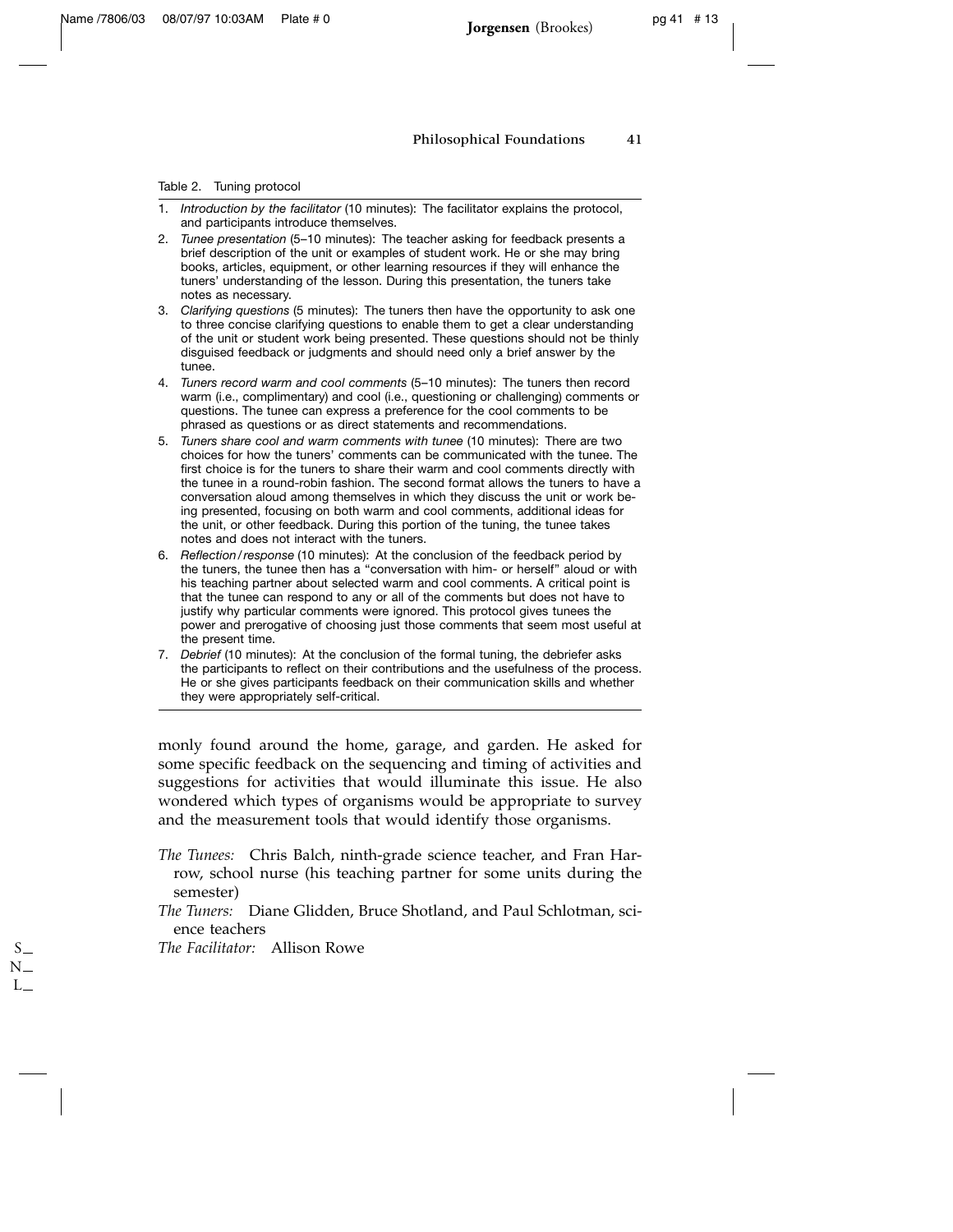# *The Debriefer:* Jennifer Mueller

*The Unit:* ''The Danger Zone at Home,'' describing how toxic waste pollution occurs in your home and its effect on living systems

# *Description of Lesson*

*Chris:* I don't have it all worked out yet, but here's how I think the unit would go. Students would brainstorm a list of the toxic substances present in their homes. They would design and conduct a home survey of which substances are actually present. After sharing the survey results in class, they would talk about how those substances are commonly disposed of. I would facilitate a discussion of the environmental impact of disposal methods. Students would then do a pond survey to see what living systems exist there. They would research the concentrations of toxins that might actually be dumped into a pond. They then might do a sequential dilution of the toxic substance and test the impact on pond life that has been brought into the classroom laboratory.

# *Clarifying Questions*

- *Bruce:* How long will this unit take?
- *Chris:* 3–4 days.

S  $N_{-}$  $L_{-}$ 

- *Paul:* What do you want them to get out of this? What are your learning outcomes?
- *Chris:* Well, I haven't gotten to the point where I have written down all of the skills that I want them to have. I wanted to get your feedback first. But generally, I want them to refine their field research skills within a real-life application.

# *Discussion Among Tuners*

In this instance, the tuners had a free-flowing discussion while Chris and Fran took notes.

Would probably take longer than 3–4 days to do justice to it. After you do the house survey, you could have them do an LD 50 using brine shrimp. You could graph concentration versus kill ratio. What are the ethical considerations of killing the brine shrimp for the sake of this experiment? This seems to be a great unit for students with diverse learning styles. It has hands-on activities, real-life implications, and lots of opportunity for some critical analysis, and consideration of multiple points of view and competing priorities. Don't forget about ''casual chemicals'': substances that don't necessarily have warning signs. This project is great. Ties into Project 2061. Could be a full-year project in which you poison brine shrimp and then feed them to guppies to see the impact on the food chain. Good opportunity to teach them about the entire watershed system and how dumping affects all parts of it. It would be more authentic to study a real pond that has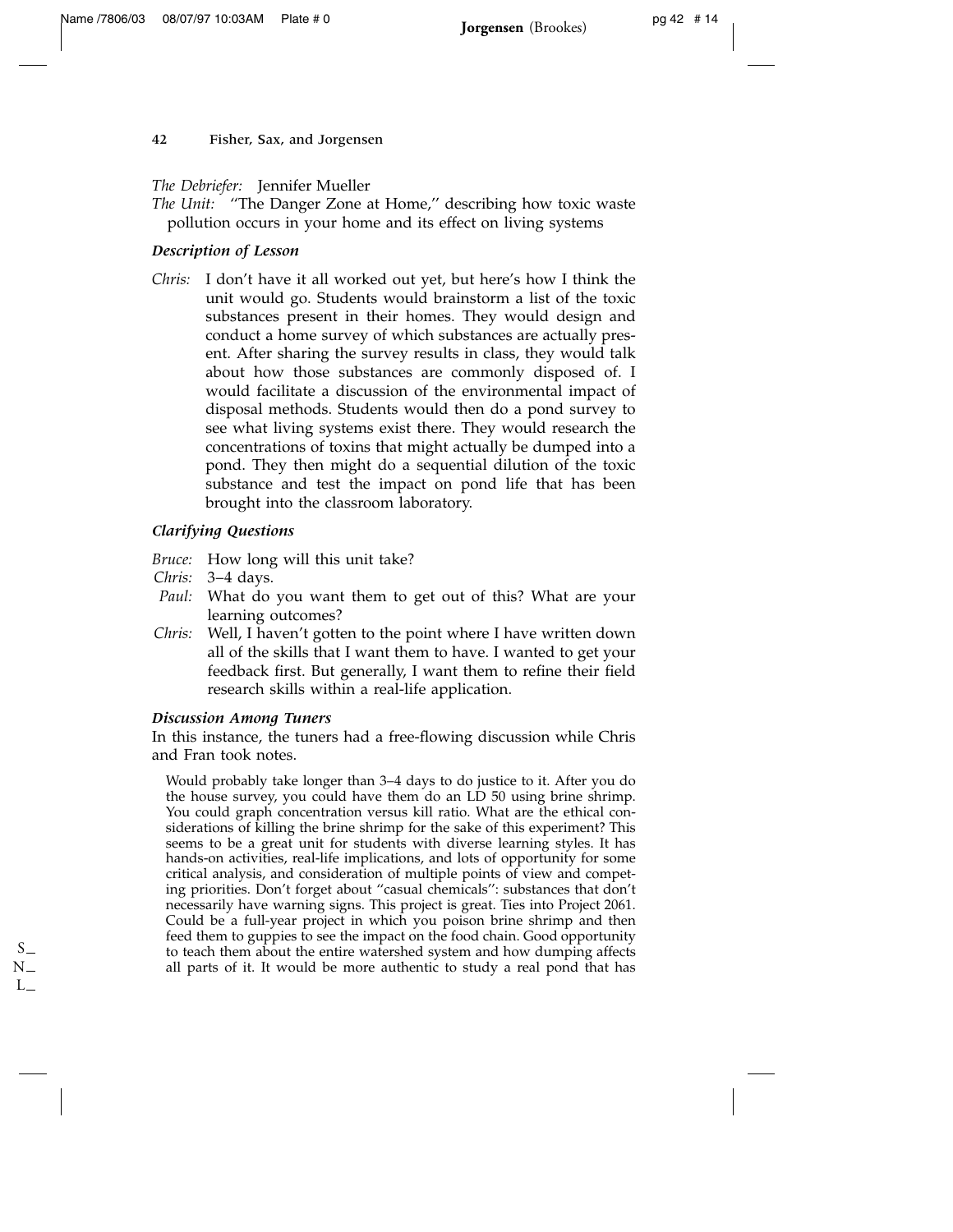toxic substances and watch it throughout a year to see the impact on the actual pond life. If you are going to put the effort into this activity, it should really be beefed up and part of a more comprehensive unit so that kids don't just think it's an isolated activity.

*Allison (as facilitator):* I think Chris and Fran are still asking about the timing issue. Could it be a small unit and still retain its usefulness and authenticity?

The tuners each responded ''no''—they did not think that the unit would be authentic in an abbreviated form.

### *Tunees Reflect on Feedback*

*Chris's and Fran's reflections:* I guess it would definitely take longer than 2 or 3 days. If we don't include the pond water survey and do only the home toxins testing, then that will be about 4 days by itself. We could still fit in the LD 50 test. I think using the real pond would make it authentic and meaningful to the kids. I like the hard data collection LD 50 test. Graphing concentrations versus percentage of survival and kills. The ethics question is interesting. We could have someone from a testing laboratory that does not use animals talk to the students about the limitations and advantages of using computer models or nonanimal systems. Finding a real toxic pond would be great.

# *Whole-Group Discussion of Process*

Jennifer, the debriefer, then asked the participants to reflect on their participation and the usefulness of the process. Their comments included the following:

You can get a lot of curriculum ideas early on even without a lot of prior preparation. Using tuning during the design process makes it more of a collaborative activity than a critical one. Using a protocol helps people stay focused on curriculum. It's a way to share information about what your colleagues have done. Interdisciplinary curriculum develops naturally when people share.

Issues relating to heterogeneous grouping or inclusion can be brought out during a tuning or can be the focus question that brings people together. At Souhegan, a special education teacher asked a group of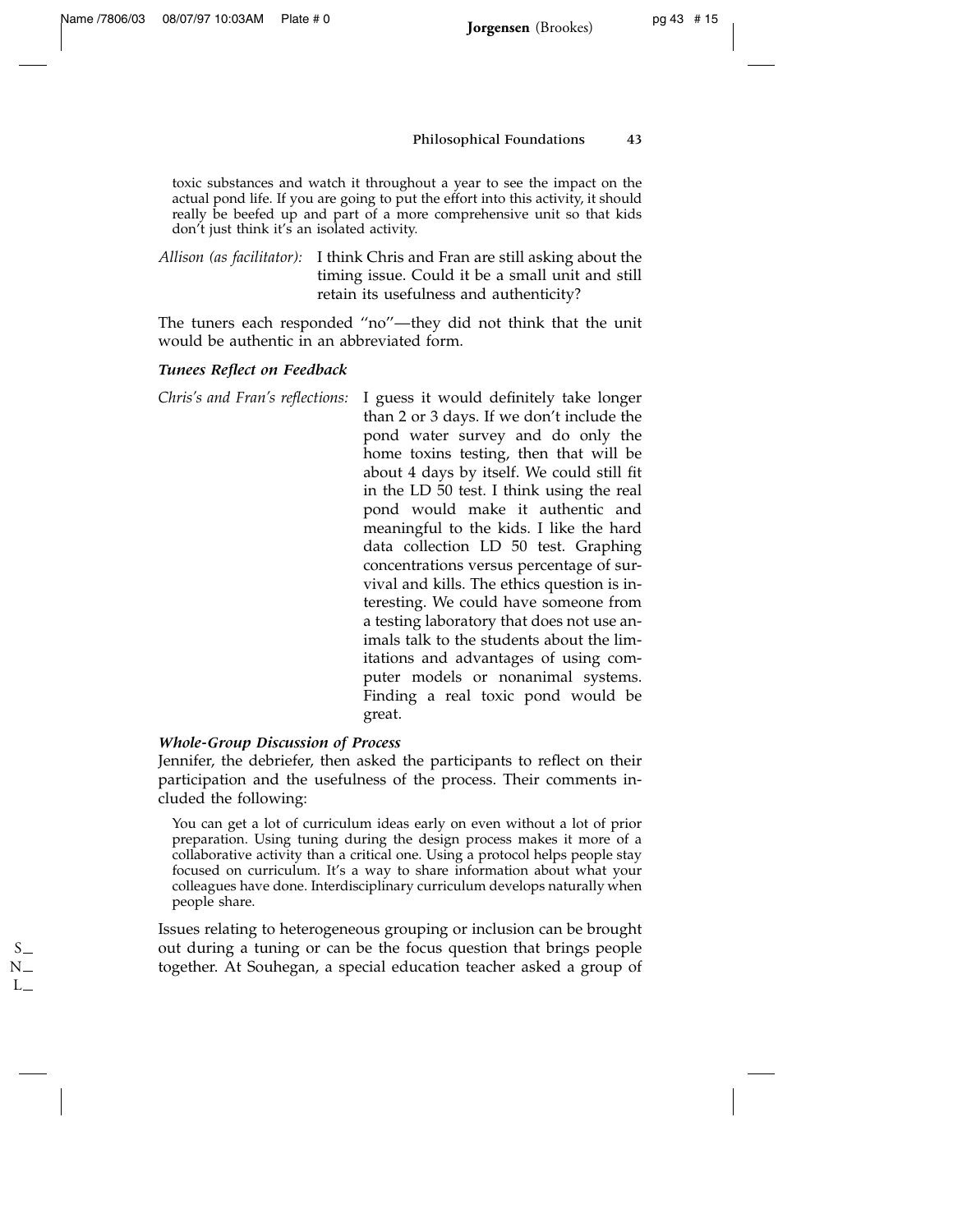colleagues to ''tune'' her role on a teaching team and provide suggestions for how she might increase her effectiveness as a teaching partner.

# **Association with a Critical Friend**

The second strategy for advancing a systematic change process, and one that was critical to Souhegan's inclusive education commitment, was their association with the UNH Institute on Disability through a federal research grant. The notion of a *critical friend,* or someone who is an ''outsider on the inside,'' is a foundation of the Coalition of Essential Schools' work with their member institutions (Olson, 1994). A critical friend, though not a part of the day-to-day activities of the school, is known and respected by the faculty and administration. He or she spends time at the school, not just in meetings, but in classrooms, watching and talking to teachers and students to get an understanding of the explicit culture of the school as it is reflected in curriculum, teaching, and policies, as well as the implicit culture and climate of the school that can be sensed after a period of time on site. A critical friend is a part of important conversations at the school. He or she listens carefully, clarifies people's comments, and provides context to the discussion by supplying information about other schools' experiences and what is being discussed in the research literature. After trust is established and the critical friend's expertise acknowledged, gentle questions can guide teachers and administrators to deeper levels of reflection and toward new ways of solving dilemmas.

The association of one of this chapter's coauthors (Cheryl M. Jorgensen) with Souhegan High School exemplified this critical friend role. During the first few months of the federally funded research project that was housed at Souhegan, Cheryl spent 2 or 3 days per week on site, just roaming the halls, eating lunch with teachers and students, attending general faculty meetings, and, when invited, visiting classrooms. Gradually, teachers extended her an invitation to attend team meetings. Again, at first, she just listened and facilitated discussions that were stuck. Soon, teachers began to ask her opinion about issues specifically related to students with disabilities. She provided brief answers to their queries initially but gradually became a more vocal participant in discussion of overall curriculum design and personalization for all students.

Teachers' and administrators' comments about Cheryl's role illustrate the power of the critical friend in introducing an innovation (i.e., inclusion), solving problems relating to its implementation, and institutionalizing its principles and values into the culture and daily operation of the school.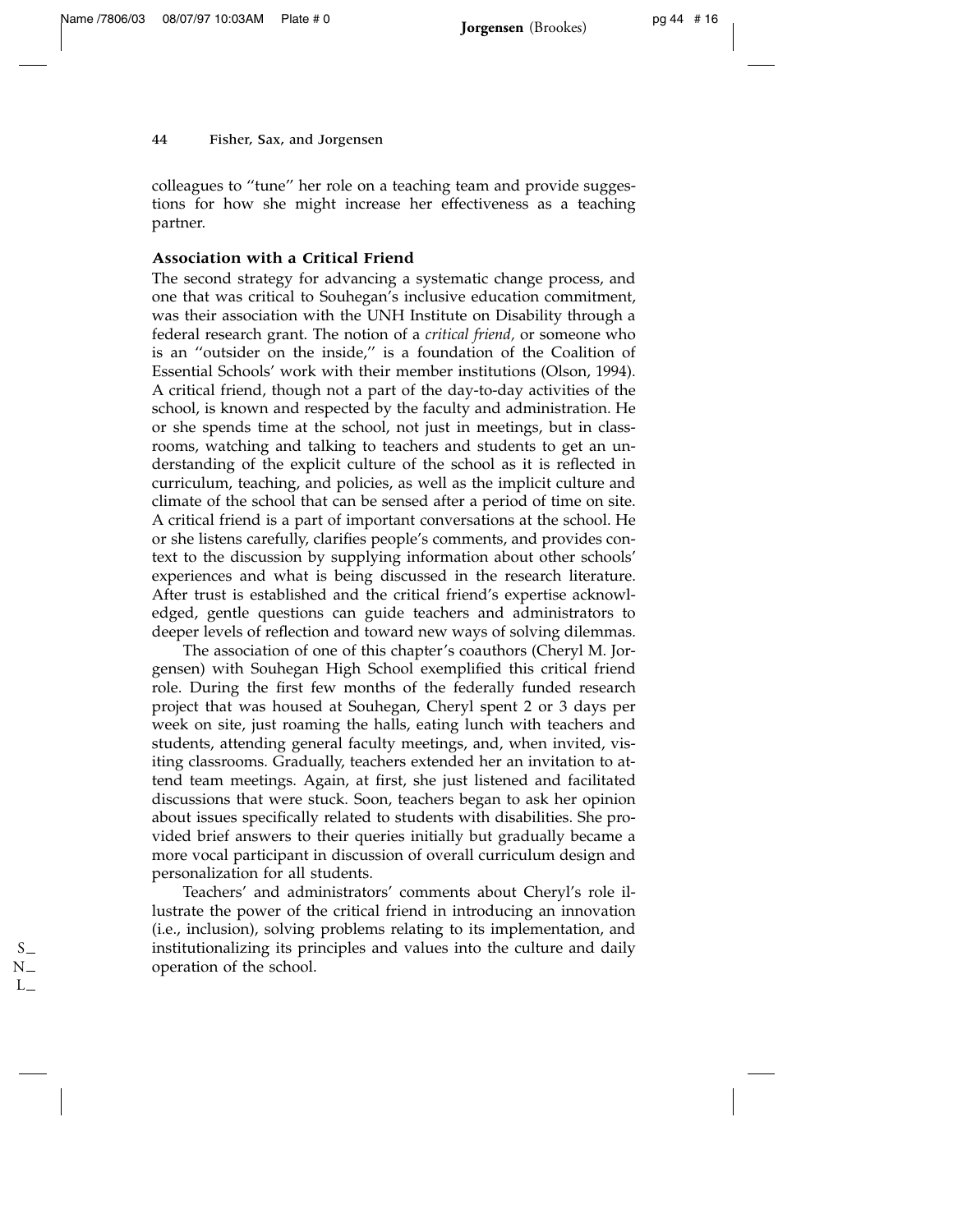- *A modern language teacher:* Cheryl didn't so much tell us what we should do, she just kept asking questions and guiding us toward finding the answers that would work for us.
	- *The principal:* Cheryl served as our ''roving conscience'' relative to inclusion. Because she was present so much in our school, we began to think about how everything we did was going to affect students with disabilities.
	- *A science teacher:* When I found out that I was going to have students with significant disabilities in my class, I really panicked. It wasn't that I didn't want them there, but I just didn't have any idea about what I could offer them . . . what they were supposed to get out of being in my science class. After having Cheryl work with our team last year, I now think automatically about how I'm going to design a unit that addresses all of the kids in my class.

# **SOCIAL JUSTICE ISSUES, INCLUDING DISABILITY, MUST BE INFUSED THROUGHOUT THE CURRICULUM**

Out of frustration with the increasing racial tension at Santana High School, a tenth-grade English teacher proposed a new unit on social justice. Her colleagues were interested in the concept but understood that adopting this 9-week unit for the entire tenth grade required a revision in the core literature selection. While discussing the choices for reading material, the teachers and several inclusion project consultants—this school's critical friends—realized that, if the purpose of the unit was to focus on human rights and how a just society treats its citizens, then they needed to include information on all citizens. As a result, the focus of the unit expanded to include issues of disability, gender, sexual orientation, and socioeconomic status.

The Social Justice Project was introduced to the first group of students, who were required to choose and research a social problem in their community, such as domestic violence, homelessness, voting rights, or immigration. Students were required to conduct two interviews. The first interview was designed to find out how one of their own family members felt about this subject. The second interview, with a key person from a social services agency, focused on possible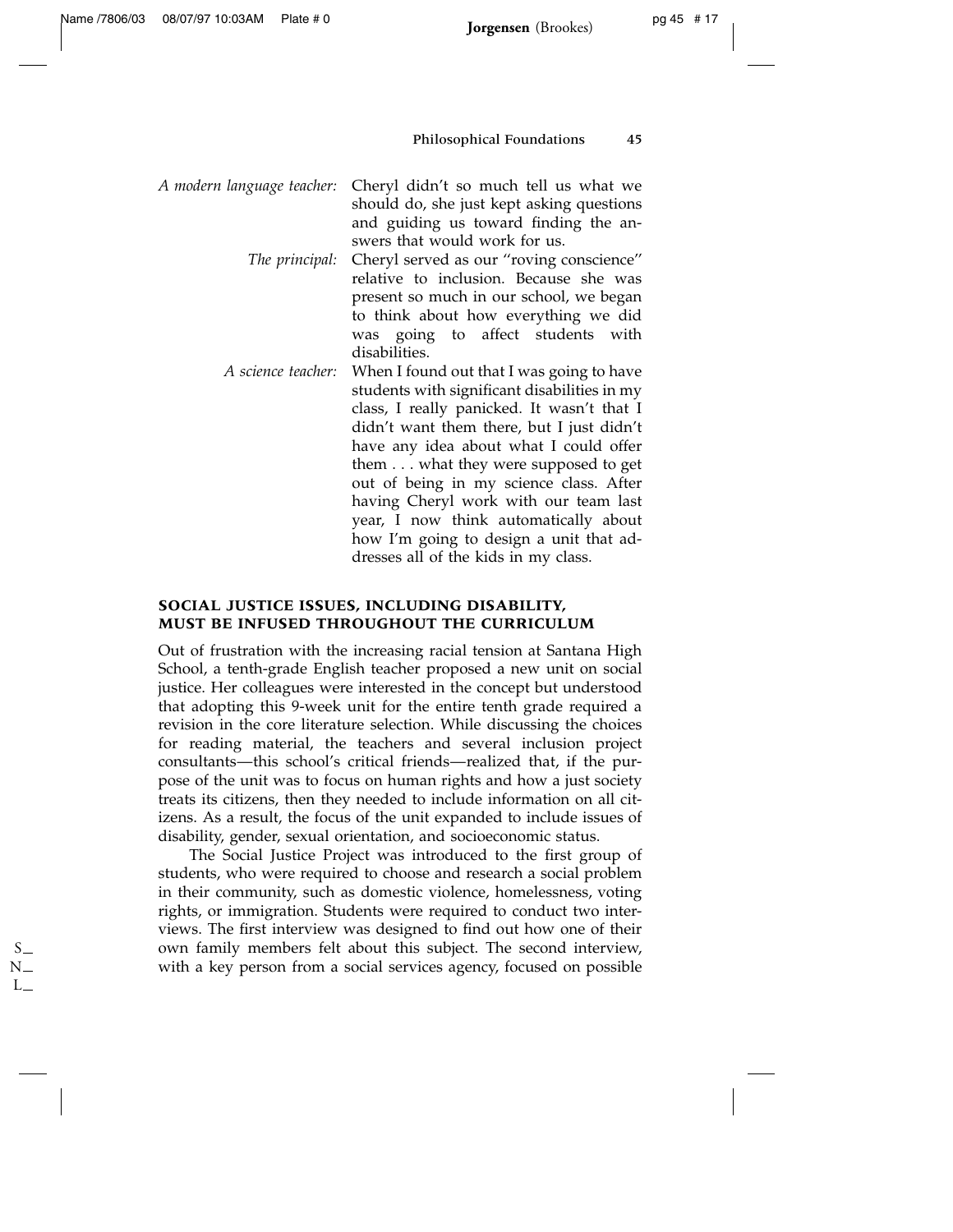solutions to the social justice issue. In addition to an oral presentation on their findings, students wrote reports and helped design their own plan for how a ''just'' city should be organized.

After participating in the unit, students generalized the lessons they learned to additional subject areas. Some asked their teachers to relate some of these social justice issues to other problems and areas of study. For example, one senior in his twelfth-grade Shakespeare class asked about people with disabilities playing the role of court jesters. He had difficulty reconciling such treatment of people in an era of perceived cultural enlightenment. Over time, additional examples of infusing social justice issues into the curriculum included a core reading requirement of Steinbeck's (1937) *Of Mice and Men,* a "film as literature" class that examined the role of individuals with disabilities and women in media, a science class project in which students modified a laboratory chair for a student with multiple disabilities, a child development class that included an open discussion and paper on the birth of a child with a disability, and a psychology class that focused on conflict resolution and race and human relations.

The cumulative effect of these and similar experiences is an acceptance of all students, including those with disabilities, as members of the school community. In an inclusive, restructuring school, students are continually encouraged to examine their values, beliefs, and behaviors. We were convinced that this practice—a focus on social justice issues—was essential when LaSheieka shared her decathlon speech. When she becomes the physician she wants to be, LaSheieka's high school experience will remain with her and she will be well prepared for the multicultural world in which she will practice.

In Chapter 4, three nuts-and-bolts issues related to school restructuring and inclusive education are discussed: creative use of time, roles of general and special education teachers, and heterogeneous grouping. Implementation suggestions for teachers and administrators related to Chapters 3 and 4 are found at the end of Chapter 4.

# **REFERENCES**

S  $N_{-}$  $L_{-}$  Allen, D. (1995). *The tuning protocol: A process for reflection.* Providence, RI: Coalition of Essential Schools.

Benjamin, S. (1989). An ideascape for education: What futurists recommend. *Educational Leadership, 47*(1), 8–14.

Fullan, M., & Steigelbauer, S. (1991). *The new meaning of educational change.* New York: Teachers College Press.

Glasser, W. (1990). *The quality school.* New York: HarperCollins.

Goodlad, J. (1984). *A place called school.* New York: McGraw-Hill.

Lipsky, D.K., & Gartner, A. (Eds.). (1989). *Beyond separate education: Quality education for all.* Baltimore: Paul H. Brookes Publishing Co.